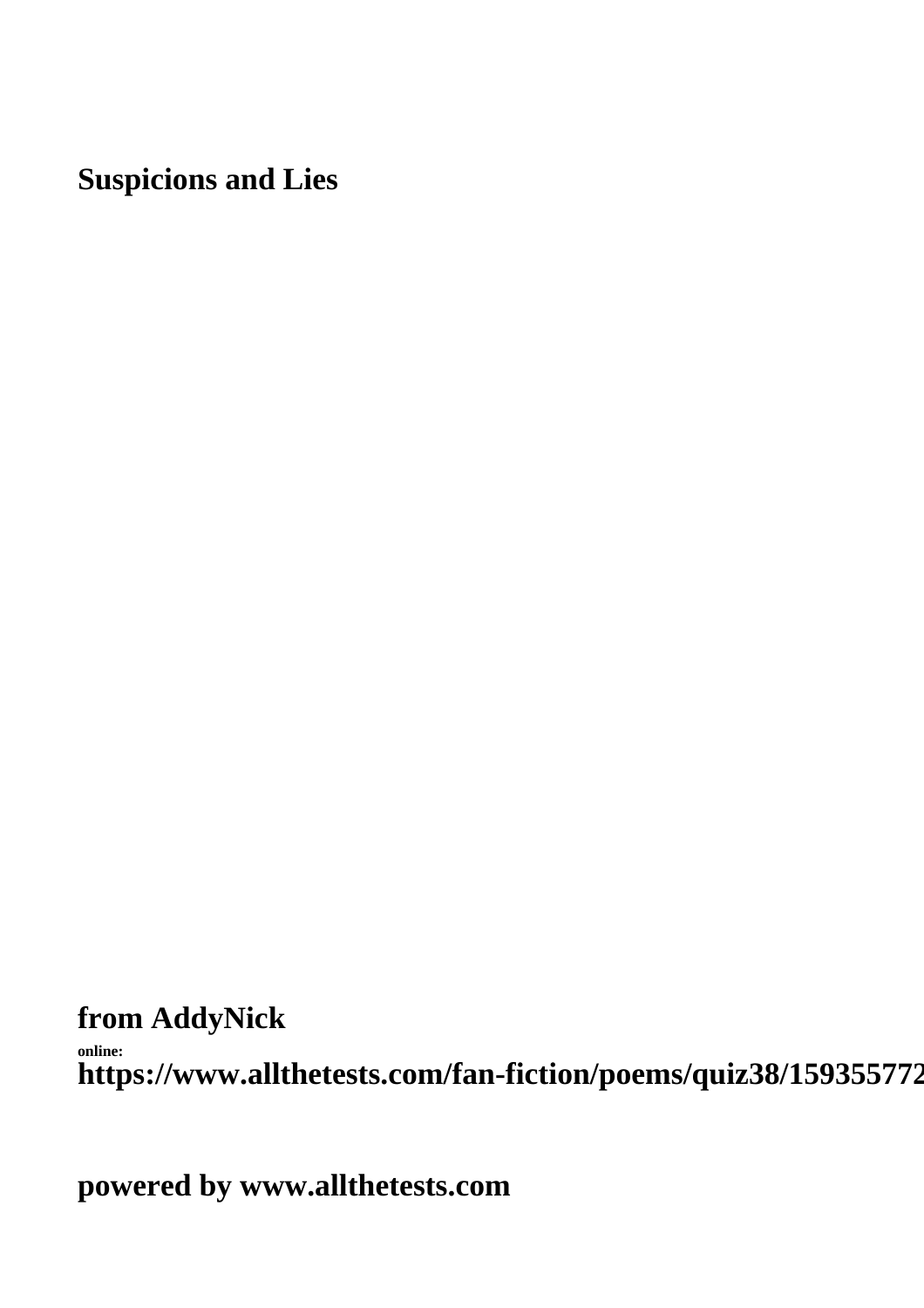## **Introduction**

Another poem.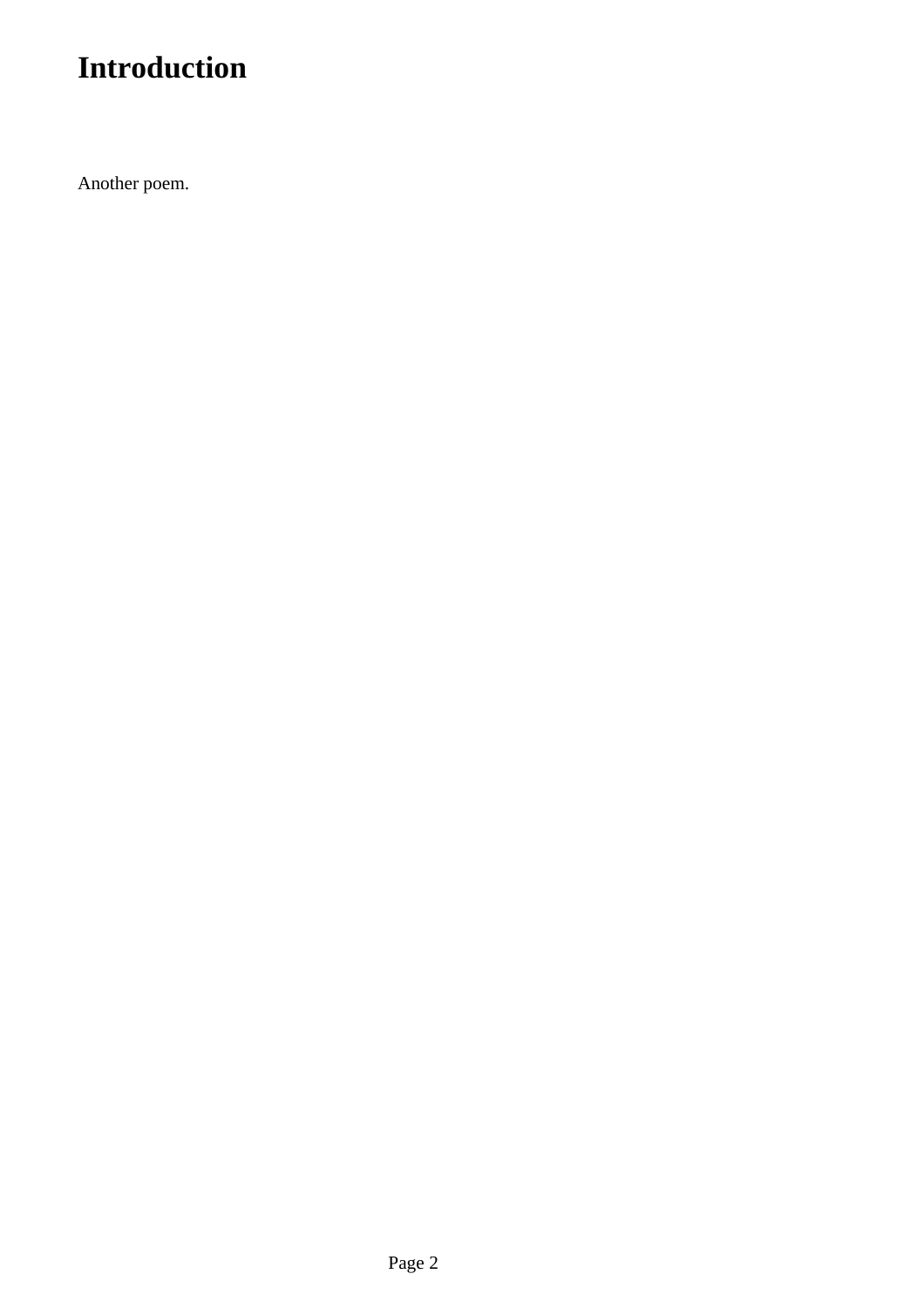## **Chapter 1**

All these lies leading up to every suspicion Every day another one leading to some destruction And I hate every lie And every fear-founded suspicion

I don't know why we are like this I wish it was like it was before I know we can't go back to the past But every one is changing too fast

I don't even know why I'm still here Why do I keep on coming When all I see now Isn't what it used to be

Every suspicion leading up to these lies Every time someone buys into something True or otherwise "It's a lie! It's a trap! It's dangerous!"

Warnings ring out Why am I still here? When every day is another lie Every day is another suspicion

Suspicions are not proof There is no proof I don't know why I'm still here After every lie and every suspicion

After all this Why am I still here? Why are we still doing this? When nothing good has ever come

Nothing good will ever come out